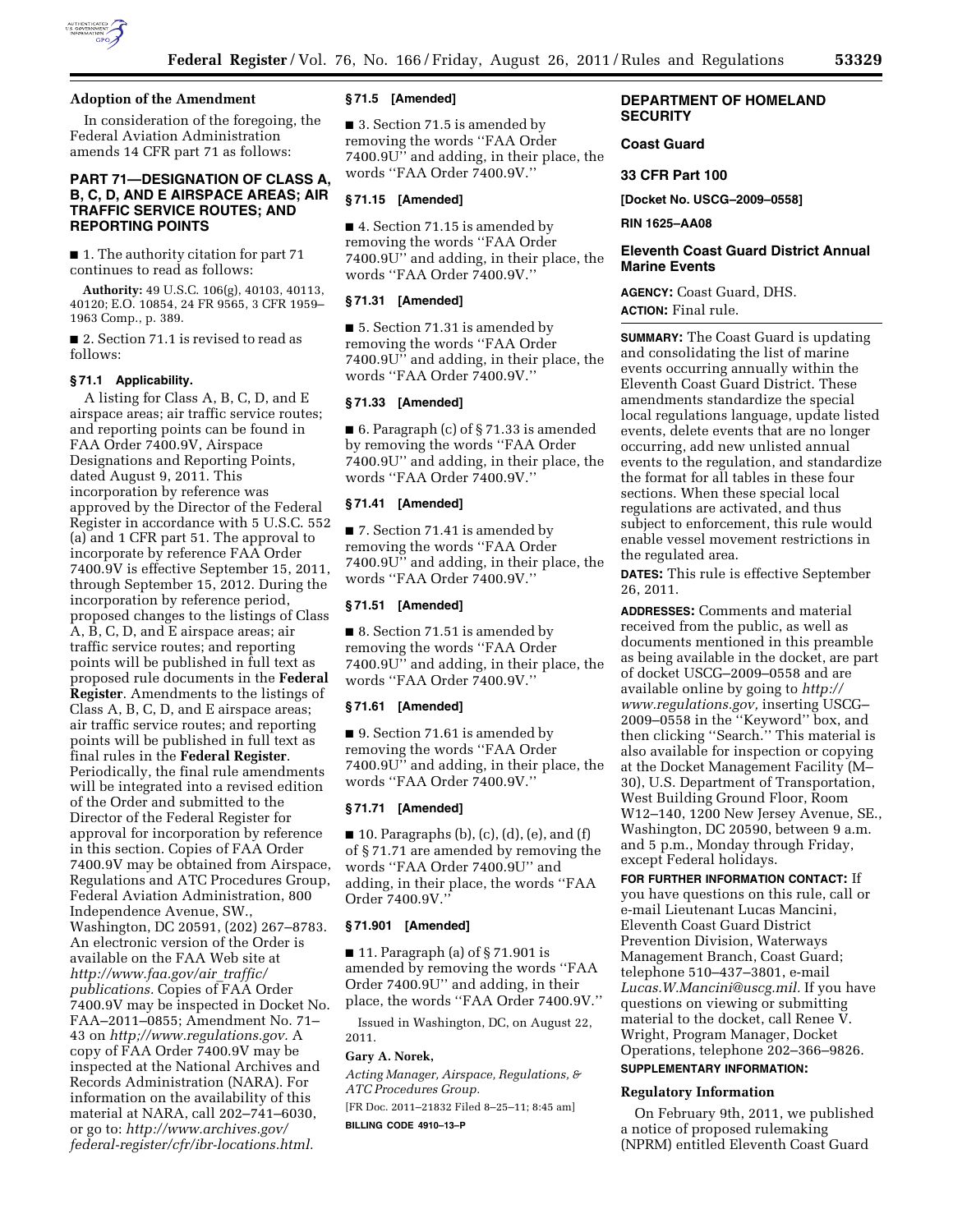District Annual Marine Events in the **Federal Register** (76 FR 27). On May 26, 2011, we published a supplemental notice of proposed rulemaking (SNPRM) of the same title to add clarifying language and change two event dates in the proposed rule (76 FR 30575). We received no comments on either the NPRM or the SNPRM or a request for public meeting. A public meeting was not held.

#### **Background and Purpose**

Marine events are annually held on a recurring basis on the navigable waters within the Eleventh Coast Guard District. These events include sailing regattas, powerboat races, rowboat races, parades, and swim events. Many of the annual events requiring special local regulations do not currently reflect changes in actual dates and other required information.

The effects of these special local regulations are to restrict general navigation in the vicinity of the events, from the start of each event until the conclusion of that event. These areas will be patrolled at the discretion of the Coast Guard. Except for persons or vessels authorized by the Coast Guard Patrol Commander, no person or vessel may enter or remain in the regulated area. These regulations are needed to keep spectators and vessels a safe distance away from the specified events to ensure the safety of participants, spectators, and transiting vessels.

## **Discussion of Rule**

The Coast Guard is revising 33 CFR 100.1101, 100.1102, 100.1103, and adding 33 CFR 100.1104. The changes effectively update the outdated special local regulations. The amendments and addition address minor corrections required in the regulatory text.

The Coast Guard is amending 33 CFR 100.1101, 1101.1102, and 100.1103 by replacing paragraphs a and b of each section to conform to a uniform regulatory text for these sections of 33 CFR part 100 that govern annual marine events within the Eleventh Coast Guard District. Table 1 for each of the listed sections is being updated as follows: existing events that continue to occur are being updated with current information, previously unlisted events are being added, and listed events that the Coast Guard has been unable to verify as continuing are being deleted. The addition of a 33 CFR 100.1104 is needed to ease administrative burden on the event sponsors and the public by adding a specific section for annual marine events requiring special local regulations in the Los Angeles Long Beach Captain of the Port Zone.

This rule will revise the text of 33 CFR 100.1101(b)(3) and 100.1102(b)(3) to delete reference to the Patrol Commander (PATCOM) being located on the lead official patrol vessel. Often the PATCOM is located shoreside in a location that offers a better vantage point to monitor the event. The location of the PATCOM may also be dictated by radio communication requirements, or a need to be co-located with local law enforcement representatives.

Additionally, the Coast Guard will delete the limiting descriptor ''commercial'' in 33 CFR 100.1101(b)(4) and 100.1102(b)(4), as applied to vessels being allowed to transit through the regulated areas when permitted by PATCOM. Often the PATCOM will allow all queued vessels to transit through a zone; for example during a long break in a race. Commercial vessels are normally given preference, but we do sometimes allow recreational vessels to move.

The Coast Guard will change the dates for events listed as occurring in ''late December'' to ''December.'' 33 CFR 100.1101, Table 1, item 5, the San Diego Parade of Lights, and item 6, the Mission Bay Parade of Lights are listed as occurring in late December. For administrative efficiency and to avoid potential problems, the Coast Guard is deleting ''late'' to allow for required flexibility in activating the special local regulations.

Finally, the title of 33 CFR 100.1102 will be revised to clearly indicate the special local regulations that are located in the San Diego Captain of the Port Zone.

## **Regulatory Analyses**

We developed this rule after considering numerous statutes and executive orders related to rulemaking. Below we summarize our analyses based on 13 of these statutes or executive orders.

## **Regulatory Planning and Review**

This rule is not a significant regulatory action under section 3(f) of Executive Order 12866, Regulatory Planning and Review, as supplemented by Executive Order 13563, Improving Regulation and Regulatory Review, and does not require an assessment of potential costs and benefits under section 6(a)(3) of Executive Order 12866 or under section 1 of Executive Order 13563. The Office of Management and Budget has not reviewed it under those Orders.

We expect the economic impact of this rule to be so minimal that a full Regulatory Evaluation is unnecessary. This rule is not a significant regulatory action because the regulations exist for a limited period of time on a limited portion of the waterways. Furthermore, individuals and vessels desiring to use the affected portion of the waterways may seek permission from the Patrol Commander to use the affected areas.

## **Small Entities**

Under the Regulatory Flexibility Act (5 U.S.C. 601–612), we have considered whether this rule would have a significant economic impact on a substantial number of small entities. The term ''small entities'' comprises small businesses, not-for-profit organizations that are independently owned and operated and are not dominant in their fields, and governmental jurisdictions with populations of less than 50,000.

The Coast Guard certifies under 5 U.S.C. 605(b) that this rule would not have a significant economic impact on a substantial number of small entities.

We expect this rule will affect the following entities, some of which may be small entities: The owners and operators of vessels intending to fish, transit, or anchor in the waters affected by these special local regulations. These special local regulations will not have a significant economic impact on a substantial number of small entities for the following reasons: Small vessel traffic will be able to pass safely around the area and vessels engaged in event activities, sightseeing and commercial fishing have ample space outside of the area governed by the special local regulations to engage in these activities. Small entities and the maritime public will be advised of implementation of these special local regulations via public notice to mariners or notice of implementation published in the **Federal Register**.

If you think that your business, organization, or governmental jurisdiction qualifies as a small entity and that this rule would have a significant economic impact on it, please submit a comment (see **ADDRESSES**) explaining why you think it qualifies and how and to what degree this rule would economically affect it.

## **Assistance for Small Entities**

Under section 213(a) of the Small Business Regulatory Enforcement Fairness Act of 1996 (Pub. L. 104–121), we want to assist small entities in understanding this rule so that they can better evaluate its effects on them and participate in the rulemaking. If the rule would affect your small business, organization, or governmental jurisdiction and you have questions concerning its provisions or options for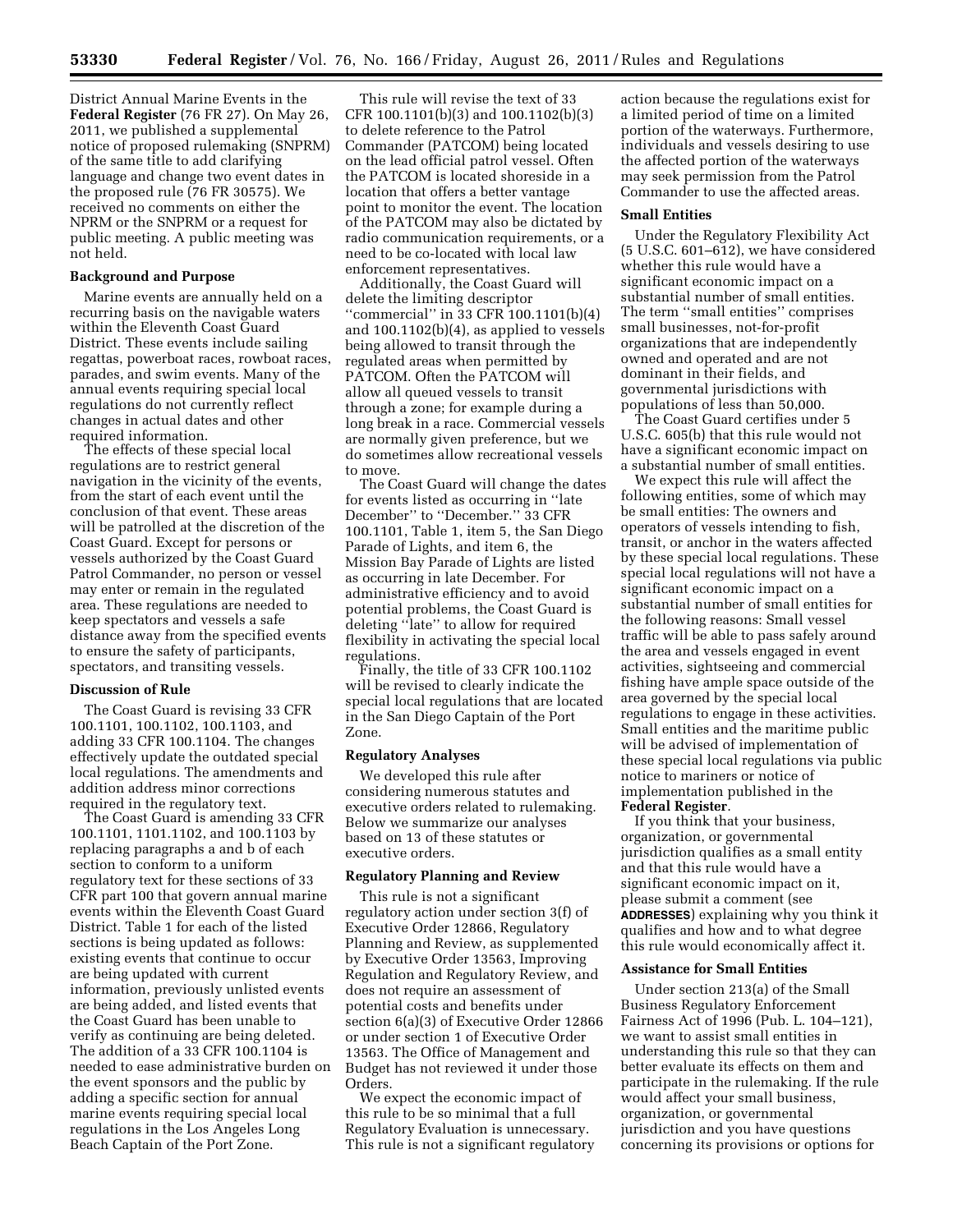compliance, please contact Lieutenant Lucas Mancini, Eleventh Coast Guard District Prevention Division, Waterways Management Branch, Coast Guard; telephone 510–437–3801, e-mail *[Lucas.W.Mancini@uscg.mil.](mailto:Lucas.W.Mancini@uscg.mil)* The Coast Guard will not retaliate against small entities that question or complain about this rule or any policy or action of the Coast Guard.

# **Collection of Information**

This rule would call for no new collection of information under the Paperwork Reduction Act of 1995 (44 U.S.C. 3501–3520).

## **Federalism**

A rule has implications for federalism under Executive Order 13132, Federalism, if it has a substantial direct effect on State or local governments and would either preempt State law or impose a substantial direct cost of compliance on them. We have analyzed this rule under that Order and have determined that it does not have implications for federalism.

#### **Unfunded Mandates Reform Act**

The Unfunded Mandates Reform Act of 1995 (2 U.S.C. 1531–1538) requires Federal agencies to assess the effects of their discretionary regulatory actions. In particular, the Act addresses actions that may result in the expenditure by a State, local, or Tribal government, in the aggregate, or by the private sector of \$100,000,000 (adjusted for inflation) or more in any one year. Though this rule would not result in such an expenditure, we do discuss the effects of this rule elsewhere in this preamble.

## **Taking of Private Property**

This rule would not cause a taking of private property or otherwise have taking implications under Executive Order 12630, Governmental Actions and Interference with Constitutionally Protected Property Rights.

# **Civil Justice Reform**

This rule meets applicable standards in sections 3(a) and 3(b)(2) of Executive Order 12988, Civil Justice Reform, to minimize litigation, eliminate ambiguity, and reduce burden.

#### **Protection of Children**

We have analyzed this rule under Executive Order 13045, Protection of Children from Environmental Health Risks and Safety Risks. This rule is not an economically significant rule and would not create an environmental risk to health or risk to safety that might disproportionately affect children.

# **Indian Tribal Governments**

This rule does not have Tribal implications under Executive Order 13175, Consultation and Coordination with Indian Tribal Governments. because it would not have a substantial direct effect on one or more Indian Tribes, on the relationship between the Federal Government and Indian Tribes, or on the distribution of power and responsibilities between the Federal Government and Indian Tribes.

#### **Energy Effects**

We have analyzed this rule under Executive Order 13211, Actions Concerning Regulations That Significantly Affect Energy Supply, Distribution, or Use. We have determined that it is not a ''significant energy action'' under that order because it is not a ''significant regulatory action'' under Executive Order 12866 and is not likely to have a significant adverse effect on the supply, distribution, or use of energy. The Administrator of the Office of Information and Regulatory Affairs has not designated it as a significant energy action. Therefore, it does not require a Statement of Energy Effects under Executive Order 13211.

## **Technical Standards**

The National Technology Transfer and Advancement Act (NTTAA) (15 U.S.C. 272 note) directs agencies to use voluntary consensus standards in their regulatory activities unless the agency provides Congress, through the Office of Management and Budget, with an explanation of why using these standards would be inconsistent with applicable law or otherwise impractical. Voluntary consensus standards are technical standards (*e.g.,* specifications of materials, performance, design, or operation; test methods; sampling procedures; and related management systems practices) that are developed or adopted by voluntary consensus standards bodies.

This rule does not use technical standards. Therefore, we did not consider the use of voluntary consensus standards.

## **Environment**

We have analyzed this rule under Department of Homeland Security Management Directive 023–01 and Commandant Instruction M16475.lD, which guide the Coast Guard in complying with the National Environmental Policy Act of 1969 (NEPA) (42 U.S.C. 4321–4370f), and have concluded this action is one of a category of actions that do not individually or cumulatively have a significant effect on the human

environment. This rule is categorically excluded, under figure 2–1, paragraph 34(h), of the Instruction. An environmental analysis checklist and a categorical exclusion determination are available in the docket where indicated under **ADDRESSES**.

#### **List of Subjects in 33 CFR Part 100**

Marine safety, Navigation (water), Reporting and recordkeeping requirements, Waterways.

## **Words of Issuance and Regulatory Text**

For the reasons discussed in the preamble, the Coast Guard amends 33 CFR part 100 as follows:

# **PART 100—MARINE EVENTS**

■ 1. The authority citation for part 100 continues to read as follows:

**Authority:** 33 U.S.C. 1233.

■ 2. Revise § 100.1101 to read as follows:

## **§ 100.1101 Southern California annual marine events for the San Diego Captain of the Port Zone.**

(a) *General.* Special local regulations are established for the events listed in Table 1 of this section. Notice of implementation of these special local regulations will be made by publication in the **Federal Register** 30 days prior to the event for those events without specific dates. In all cases, further information on exact dates, times, and other details concerning the number and type of participants and an exact geographical description of the areas are published by the Eleventh Coast Guard District in the Local Notice to Mariners at least 20 days prior to each event. *Note:* Sponsors of events listed in Table 1 of this section must submit an application each year as required by 33 CFR Part 100 to the cognizant Coast Guard Sector Commander no less than 60 days before the start of the proposed event. Sponsors are informed that ample lead time is required to inform all Federal, state, local agencies, and/or other interested parties and to provide the sponsor the best support to ensure the safety of life and property.

(b) *Special local regulations.* All persons and vessels not registered with the sponsor as participants or as official patrol vessels are considered spectators. The ''official patrol'' consists of any Coast Guard or other vessels assigned or approved by the cognizant Coast Guard Sector Commander to patrol each event.

(1) No spectator shall anchor, block, loiter, nor impede the through transit of participants or official patrol vessels in the regulated areas during all applicable effective dates and times unless cleared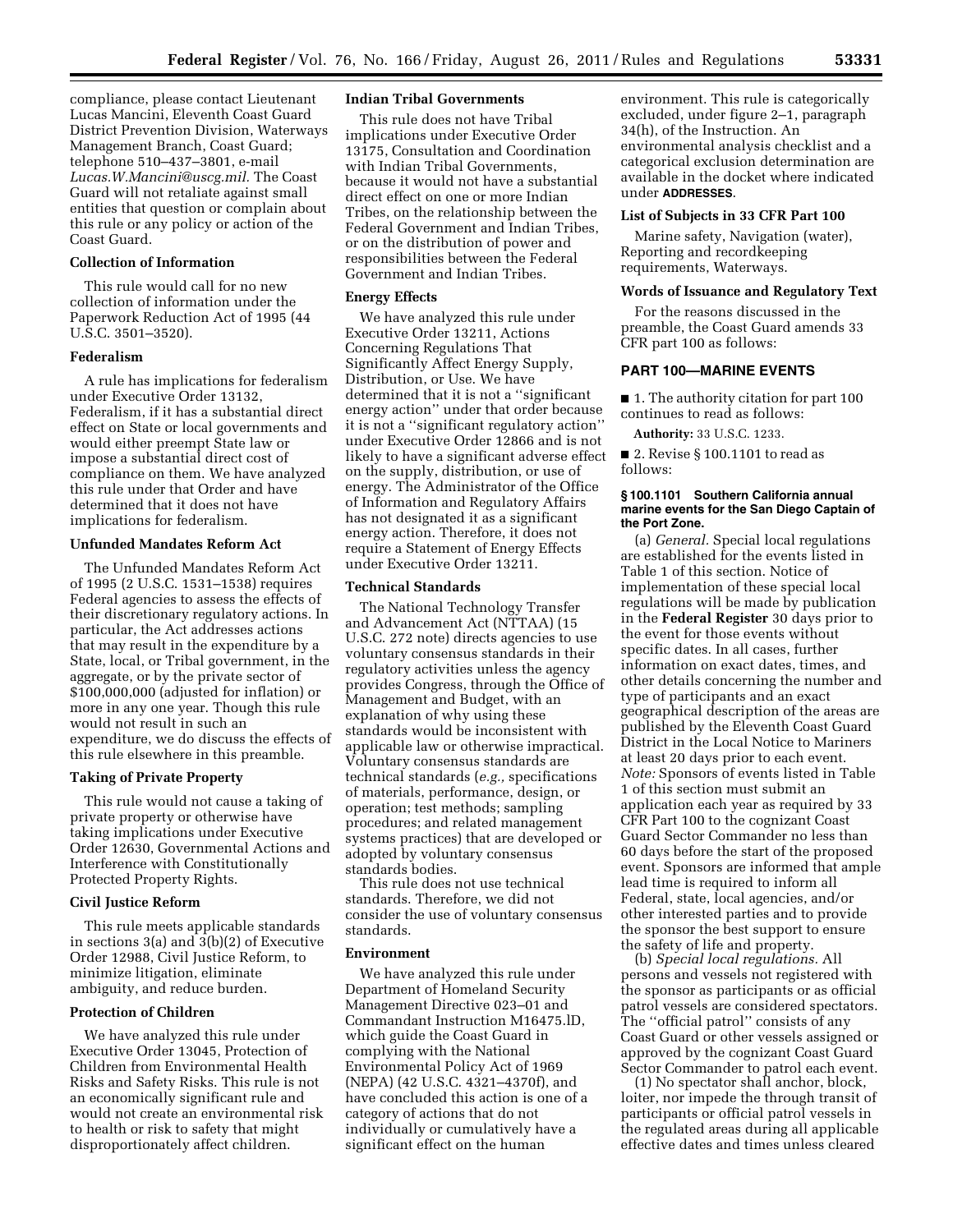to do so by or through an official patrol vessel.

(2) When hailed and/or signaled by an official patrol vessel, any spectator located within a regulated area during all applicable effective dates and times shall come to an immediate stop.

(3) The Patrol Commander (PATCOM) is empowered to forbid and control the movement of all vessels in the regulated area. The Patrol Commander shall be

designated by the cognizant Coast Guard Sector Commander; will be a U.S. Coast Guard commissioned officer, warrant officer, or petty officer to act as the Sector Commander's official representative. As the Sector Commander's representative, the PATCOM may terminate the event any time it is deemed necessary for the protection of life and property.

# TABLE 1 TO § 100.1101

[All coordinates referenced use datum NAD 83]

|                                   | 1. San Diego Fall Classic                                                                                                                                                                                       |
|-----------------------------------|-----------------------------------------------------------------------------------------------------------------------------------------------------------------------------------------------------------------|
|                                   | San Diego Rowing Club.<br>Competitive rowing race.<br>Sunday in November<br>Mission Bay, CA.<br>The waters of Mission Bay to include South Pacific Passage, Fiesta Bay, and the waters<br>around Vacation Isle. |
|                                   | 2. California Half Ironman Triathlon                                                                                                                                                                            |
|                                   | North America Sport, Inc.<br>Swimming Portion of Triathlon Race.<br>Saturday in late March or early April.<br>Oceanside, CA.<br>The waters of Oceanside Harbor, CA, including the entrance channel.             |
|                                   | 3. San Diego Crew Classic                                                                                                                                                                                       |
|                                   | San Diego Crew Classic.<br>Competitive rowing race.<br>First Saturday and Sunday in April.<br>The Mission Bay Park area of San Diego, CA.<br>Mission Bay, the portion known as Fiesta Bay.                      |
|                                   | 4. Dutch Shoe Regatta                                                                                                                                                                                           |
|                                   | San Diego Yacht Club.<br>Sailboat Race.<br>Friday in late July.<br>San Diego, CA.<br>The waters of San Diego Bay, CA, from Shelter Island to Glorietta Bay.                                                     |
|                                   | 5. San Diego Parade of Lights                                                                                                                                                                                   |
|                                   | Greater Shelter Island Association.<br>Boat Parade.<br>December.<br>San Diego Harbor.<br>The northern portion of the San Diego Main Ship Channel from Seaport Village to the Shelter<br>Island Basin.           |
|                                   | 6. Mission Bay Parade of Lights                                                                                                                                                                                 |
|                                   | Mission Bay Yacht Club.<br>Boat Parade.<br>December.<br>San Diego, CA.<br>Mission Bay, the Main Entrance Channel, Sail Bay, and Fiesta Bay.                                                                     |
| ■ 3. Revise § 100.1102 to read as | §100.1102 Annual marine events on the<br>Table 1 of this section. Notice of                                                                                                                                     |

follows:

## **§ 100.1102 Annual marine events on the Colorado River, between Davis Dam (Bullhead City, Arizona) and Headgate Dam (Parker, Arizona) within the San Diego Captain of the Port Zone.**

(a) *General.* Special local regulations are established for the events listed in

Table 1 of this section. Notice of implementation of these special local regulations will be made by publication in the **Federal Register** 30 days prior to the event for those events without specific dates or by Notice to Mariners 20 Days prior to the event for those

PATCOM may be reached on VHF–FM Channel 13 (156.65 MHz) or 16 (156.8 MHz) when required, by the call sign

(4) The Patrol Commander may, upon request, allow the transit of vessels through regulated areas when it is safe

(5) The Coast Guard may be assisted by other Federal, state, or local agencies.

''PATCOM''.

to do so.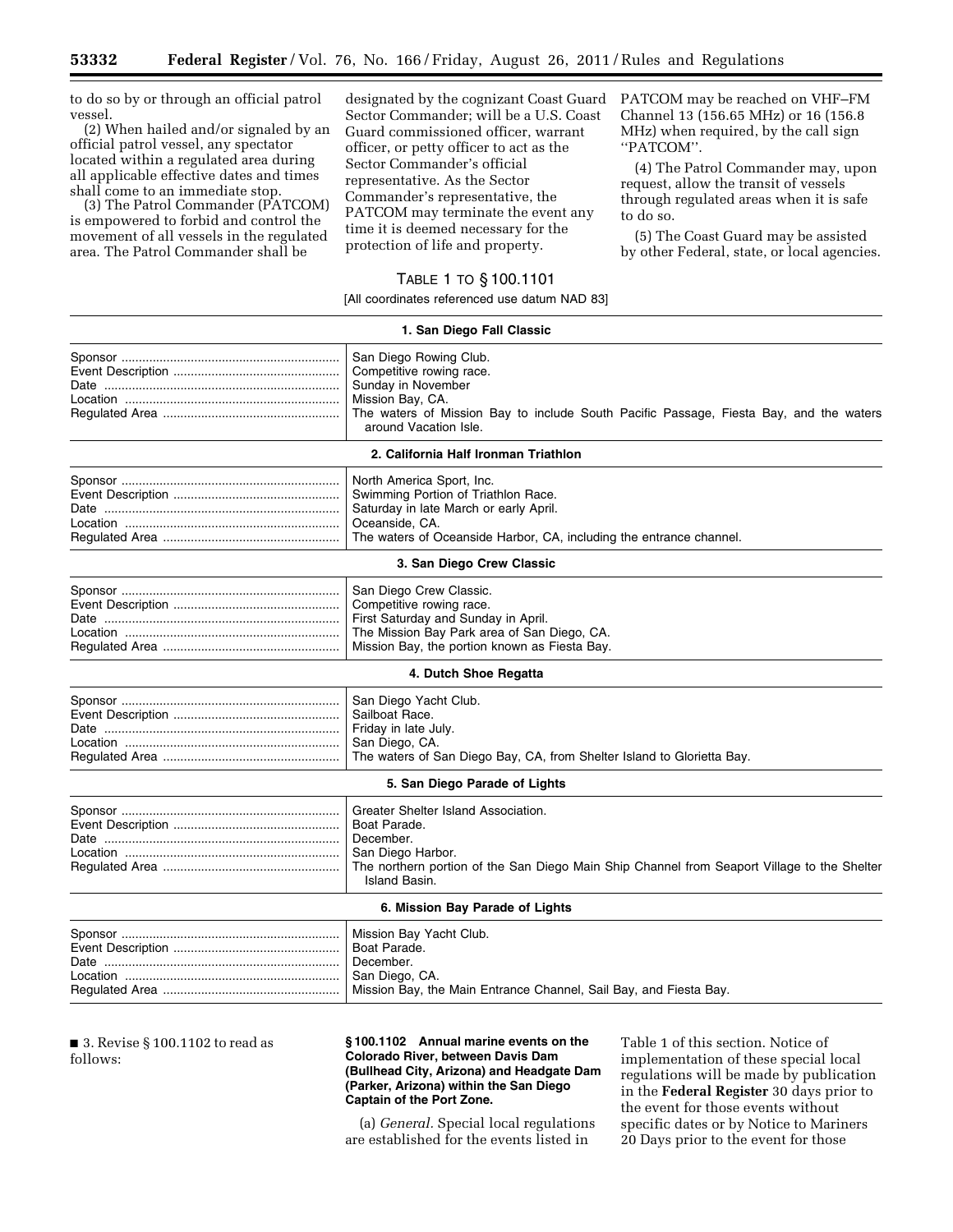events listing a period for which a firm date is identifiable. In all cases, further information on exact dates, times, and other details concerning the number and type of participants and an exact geographical description of the areas are published by the Eleventh Coast Guard District in the Local Notice to Mariners at least 20 days prior to each event. To be placed on the mailing list for Local Notice to Mariners contact: Commander (dpw), Eleventh Coast Guard District, Coast Guard Island, Building 50–2, Alameda, CA 94501–5100. *Note:*  Sponsors of events listed in Table 1 of this section must submit an application each year as required by 33 CFR part 100, subpart A, to the cognizant Coast Guard Sector Commander. Sponsors are informed that ample lead time is required to inform all Federal, state, local agencies, and/or other interested parties and to provide the sponsor the best support to ensure the safety of life and property. A Coast Guard-National Park Service agreement exists for both

the Glen Canyon and Lake Mead National Recreational Areas; applicants shall contact the cognizant authority for approval of events in these areas.

(b) *Special local regulations.* All persons and vessels not registered with the sponsor as participants or as official patrol vessels are considered spectators. The ''official patrol'' consists of any Coast Guard, other Federal, state or local law enforcement, and any public or sponsor-provided vessels assigned or approved by the cognizant Coast Guard Sector Commander to patrol each event.

(1) No spectator shall anchor, block, loiter, nor impede the through transit of participants or official patrol vessels in the regulated areas during all applicable effective dates and times unless cleared to do so by or through an official patrol vessel.

(2) When hailed and/or signaled by an official patrol vessel, any spectator located within a regulated area during all applicable effective dates and times shall come to an immediate stop.

(3) The Patrol Commander (PATCOM) is empowered to forbid and control the movement of all vessels in the regulated area. The Patrol Commander shall be designated by the cognizant Coast Guard Sector Commander; will be a U.S. Coast Guard commissioned officer, warrant officer, or petty officer to act as the Sector Commander's official representative. As the Sector Commander's representative, the PATCOM may terminate the event any time it is deemed necessary for the protection of life and property. PATCOM may be reached on VHF–FM Channel 13 (156.65MHz) or 16 (156.8MHz) when required, by the call sign ''PATCOM''.

(4) The Patrol Commander may, upon request, allow the transit of vessels through regulated areas when it is safe to do so.

(5) The Coast Guard may be assisted by other Federal, state, or local agencies.

# TABLE 1 TO § 100.1102

[All coordinates referenced use datum NAD 83]

|                                                                                                                                                                                                                                   | 1. Lake Havasu Winter Heat Water-Ski Race                                                                                                                                                                                                                                                                                                                                                                                              |
|-----------------------------------------------------------------------------------------------------------------------------------------------------------------------------------------------------------------------------------|----------------------------------------------------------------------------------------------------------------------------------------------------------------------------------------------------------------------------------------------------------------------------------------------------------------------------------------------------------------------------------------------------------------------------------------|
|                                                                                                                                                                                                                                   | National Water-ski Racing Association.<br>Water-ski races.<br>Saturday and Sunday in February.<br>Lake Havasu, AZ.<br>That portion of the lower Colorado River on the Arizona side between Thompson Bay and<br>Copper Canyon.                                                                                                                                                                                                          |
|                                                                                                                                                                                                                                   | 2. Havasu Landing Regatta                                                                                                                                                                                                                                                                                                                                                                                                              |
|                                                                                                                                                                                                                                   | Southern Outboard Association.<br>Boat Races on closed course.<br>Saturday and Sunday in February.<br>Havasu Lake, CA.<br>That portion of the lower Colorado River on the California side at Havasu Landing Resort and<br>Casino.                                                                                                                                                                                                      |
|                                                                                                                                                                                                                                   | 3. Parker International Water-ski Race                                                                                                                                                                                                                                                                                                                                                                                                 |
|                                                                                                                                                                                                                                   | International Water-ski Race Association.<br>Water-ski Show.<br>Second Saturday and Sunday in March.<br>Parker, AZ.<br>The entire water area of the Colorado River beginning at Bluewater Marina in Parker, AZ, and<br>extending approximately 10 miles to La Paz County Park.                                                                                                                                                         |
|                                                                                                                                                                                                                                   | 4. Desert Storm                                                                                                                                                                                                                                                                                                                                                                                                                        |
|                                                                                                                                                                                                                                   | Lake Racer LLC.<br>Boat Poker Run and Exhibition Runs.<br>April weekend (3 day event).<br>Lake Havasu, AZ.<br>The waters of the lower Colorado River encompassed by the following boundaries:<br>Boundary one from 34°27'44" N, 114°20'53" W to 34°27'51" N, 114°20'43" W.<br>Boundary two from 34°26'50" N, 114°20'41" W to 34°27'14" N, 114°20'55" W.<br>Boundary three from 34°26'10" N, 114°18'40" W to 34°25'50" N, 114°18'52" W. |
|                                                                                                                                                                                                                                   | 5. Lake Havasu Grand Prix                                                                                                                                                                                                                                                                                                                                                                                                              |
| $\mathbf{A}$ . The contraction of the contract of the contract of the contract of the contract of the contract of the contract of the contract of the contract of the contract of the contract of the contract of the contract of | POPRA.<br>والمتحال والمستحدث والمستحدث والمتحالية                                                                                                                                                                                                                                                                                                                                                                                      |

|      | Boat Races on closed course. |
|------|------------------------------|
| Date |                              |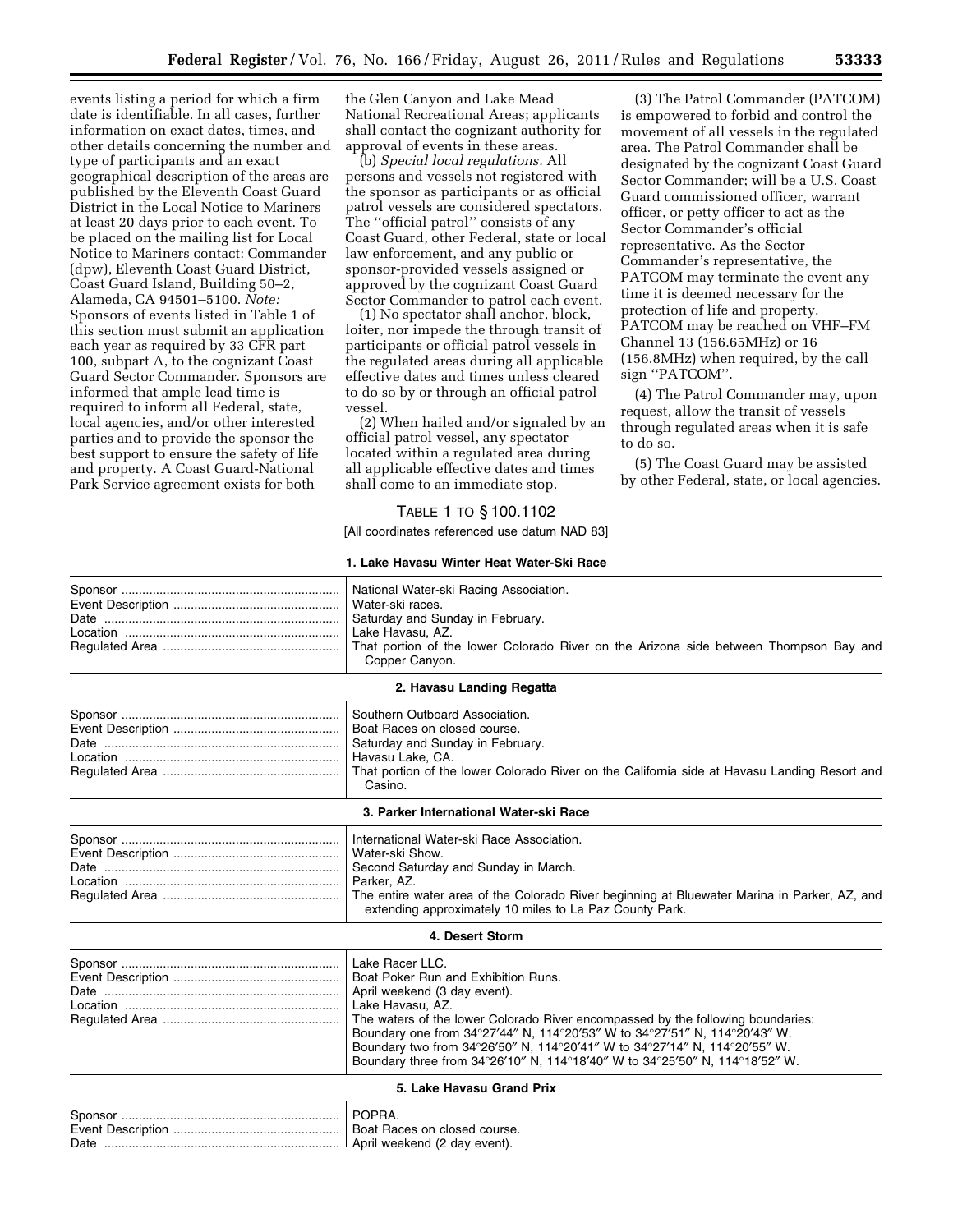# TABLE 1 TO § 100.1102—Continued

[All coordinates referenced use datum NAD 83]

|                                               | Lake Havasu, AZ.<br>The waters of the lower Colorado River encompassed by the following boundaries:<br>Boundary one from 34°27'44" N, 114°20'53" W to 34°27'51" N, 114°20'43" W.<br>Boundary two from 34°26'50" N, 114°20'41" W to 34°27'14" N, 114°20'55" W.<br>Boundary three from 34°26'10" N, 114°18'40" W to 34°25'50" N, 114°18'52" W. |  |
|-----------------------------------------------|----------------------------------------------------------------------------------------------------------------------------------------------------------------------------------------------------------------------------------------------------------------------------------------------------------------------------------------------|--|
| 6. Bluewater Resort and Casino Spring Classic |                                                                                                                                                                                                                                                                                                                                              |  |
|                                               | Southern California Speedboat Club.<br>Professional High-speed powerboat race, closed course.<br>Saturday and Sunday in April.<br>Parker, AZ.<br>The Lake Moovalya area of the Colorado River in Parker, AZ.                                                                                                                                 |  |
|                                               | 7. IJSBA World Finals                                                                                                                                                                                                                                                                                                                        |  |
|                                               | International Jet Sports Boating Association.<br>Personal Watercraft Race.<br>Second Saturday through third Sunday of October (10 Days).<br>Lake Havasu City, AZ.<br>The navigable waters of Lake Havasu, AZ in the area known as Crazy Horse Campgrounds.                                                                                   |  |
|                                               | 8. Parker Enduro                                                                                                                                                                                                                                                                                                                             |  |
|                                               | Parker Area Chamber of Commerce.<br>Hydroplane, flatbottom, tunnel, and v-bottom powerboat race.<br>Late October.<br>Parker, AZ.<br>Between river miles 179 and 185 (between the Roadrunner Resort and Headgate Dam).                                                                                                                        |  |
|                                               | 9. Bluewater Resort and Casino Thanksgiving Regatta                                                                                                                                                                                                                                                                                          |  |
|                                               | Southern California Speedboat Club.<br>Boat Races.<br>Thursday, Friday, Saturday, and Sunday during Thanksgiving week.<br>Parker, AZ.<br>That portion of Lake Moovalya, Parker, AZ between the northern and southern boundaries of<br>La Paz County Park.                                                                                    |  |
|                                               | 10. Lake Havasu City Boat Parade of Lights                                                                                                                                                                                                                                                                                                   |  |
|                                               | London Bridge Yacht Club.<br>Boat parade during which vessels pass by a pre-designated vessel and then transit through<br>the London Bridge Channel.<br>First Saturday and Sunday in December.<br>Lake Havasu, AZ.<br>The limits of this temporary safety zone consists of the navigable waters of North Lake                                |  |
|                                               | Havasu, London Bridge Channel and Thompson Bay.                                                                                                                                                                                                                                                                                              |  |

■ 4. Revise § 100.1103 to read as follows:

# **§ 100.1103 Northern California and Lake Tahoe area annual marine events.**

(a) *General.* Special local regulations are established for the events listed in Table 1 of this section. Notice of implementation of these special local regulations will be made by publication in the **Federal Register** 30 days prior to the event for those events without specific dates or by Notice to Mariners 20 Days prior to the event for those events listing a period for which a firm date is identifiable. In all cases, further information on exact dates, times, and other details concerning the number and type of participants and an exact geographical description of the areas are

published by the Eleventh Coast Guard District in the Local Notice to Mariners at least 20 days prior to each event. To be placed on the mailing list for Local Notice to Mariners contact: Commander (dpw), Eleventh Coast Guard District, Coast Guard Island, Building 50–2, Alameda, CA 94501–5100. *Note:*  Sponsors of events listed in Table 1 of this section must submit an application each year as required by 33 CFR part 100, subpart A, to the cognizant Coast Guard Sector Commander. Sponsors are informed that ample lead time is required to inform all Federal, state, local agencies, and/or other interested parties and to provide the sponsor the best support to ensure the safety of life and property.

(b) *Special local regulations.* All persons and vessels not registered with the sponsor as participants or as official patrol vessels are considered spectators. The ''official patrol'' consists of any Coast Guard; other Federal, state, or local law enforcement; and any public or sponsor-provided vessels assigned or approved by the cognizant Coast Guard Sector Commander to patrol each event.

(1) No spectator shall anchor, block, loiter, nor impede the through transit of participants or official patrol vessels in the regulated areas during all applicable effective dates and times unless cleared to do so by or through an official patrol vessel.

(2) When hailed and/or signaled by an official patrol vessel, any spectator located within a regulated area during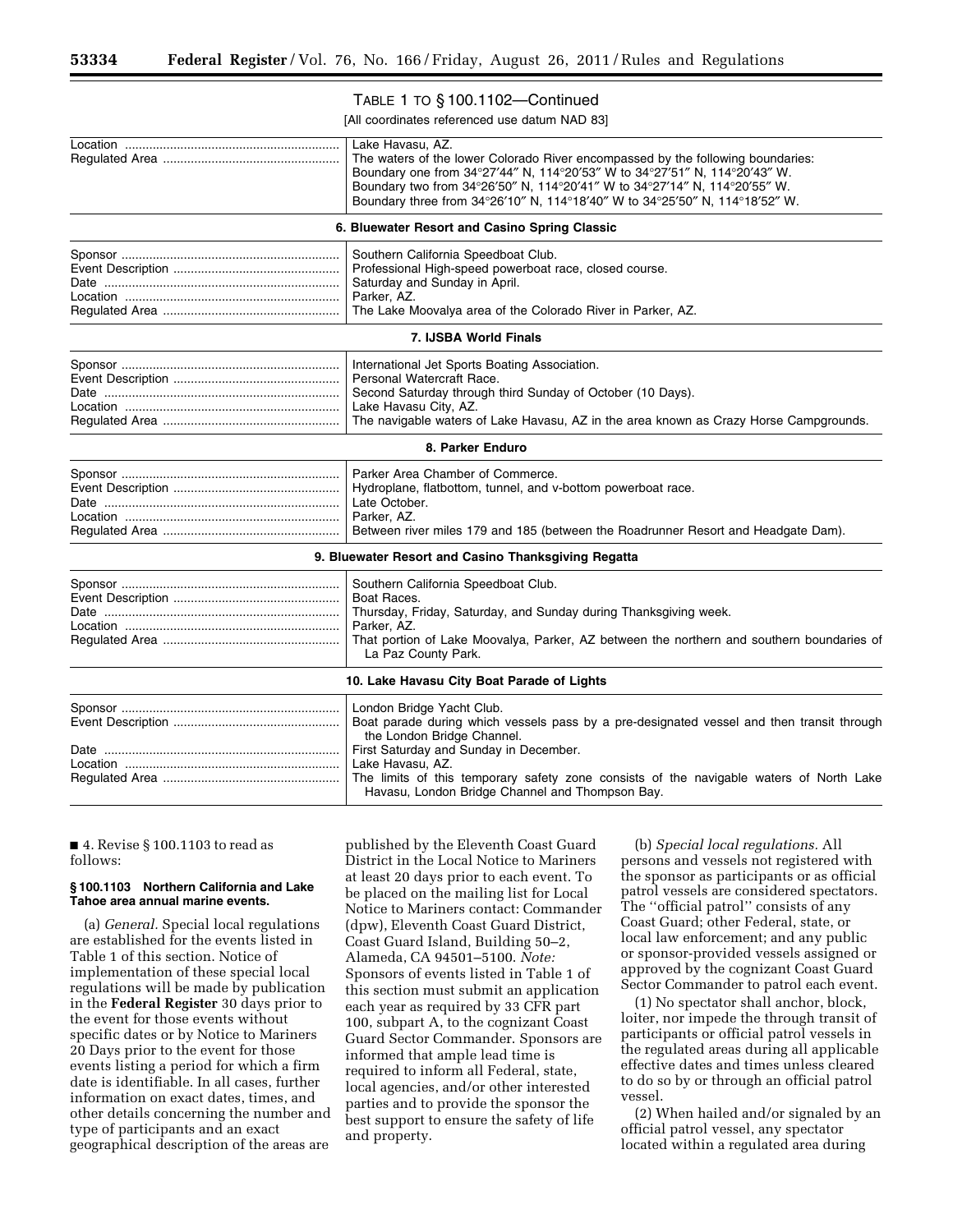all applicable effective dates and times shall come to an immediate stop.

(3) The Patrol Commander (PATCOM) is empowered to forbid and control the movement of all vessels in the regulated area. The Patrol Commander shall be designated by the cognizant Coast Guard Sector Commander; will be a U.S. Coast Guard commissioned officer, warrant

officer, or petty officer to act as the Sector Commander's official representative; and will be located aboard the lead official patrol vessel. As the Sector Commander's representative, the PATCOM may terminate the event any time it is deemed necessary for the protection of life and property. PATCOM may be reached on VHF–FM

Channel 13 (156.65MHz) or 16 (156.8MHz) when required, by the call sign ''PATCOM''.

(4) The Patrol Commander may, upon request, allow the transit of commercial vessels through regulated areas when it is safe to do so.

(5) The Coast Guard may be assisted by other Federal, state, or local agencies.

# TABLE 1 TO § 100.1103

[All coordinates referenced use datum NAD 83]

#### **1. Redwood Heron Sprints Regatta**

|                                | Humboldt State University Athletic Department.<br>Sport rowing shells.                                                   |  |
|--------------------------------|--------------------------------------------------------------------------------------------------------------------------|--|
|                                | Third Sunday in April.                                                                                                   |  |
|                                | Eureka Inner Reach Channel.                                                                                              |  |
|                                | The navigable waters within an area bounded by a line starting $40^{\circ}48'16''$ N, $124^{\circ}10'28''$ W;            |  |
|                                | thence to 40°48'21" N, 124°10'28" W; thence to 40°48'35" N, 124°09'17" W; thence to                                      |  |
|                                | 40°48'30" N, 124°09'17" W; thence returning to the point of origin.                                                      |  |
| 2. Stockton Asparagus Festival |                                                                                                                          |  |
|                                | City of Stockton.                                                                                                        |  |
|                                | Pier side Event.                                                                                                         |  |
|                                | Last Friday, Saturday and Sunday in April.                                                                               |  |
|                                | McLeod Lake, Stockton, CA.                                                                                               |  |
|                                | Starting at the Port of Stockton and extending east to McLeod Lake; beginning at latitude                                |  |
|                                | 37°57'06" N and longitude 121°19'35" W; then northerly to latitude 37°57'10" N and lon-                                  |  |
|                                | gitude 121°19'36" W; then north-northeasterly to latitude 37°57'24" N and longitude                                      |  |
|                                | 121°17'35" W; then south-southwesterly to latitude 37°57'15" N and longitude 121°17'41"                                  |  |
|                                | W; then south-southeasterly to latitude 37°57'14" N and longitude 121°17'31" W; and then<br>back to the beginning point. |  |
|                                |                                                                                                                          |  |
|                                | 3. Blessing of the Fleet                                                                                                 |  |
|                                | Corinthian Yacht Club.                                                                                                   |  |
|                                | Boat parade during which vessels pass by a pre-designated platform or vessel.                                            |  |
|                                | Last Sunday in April.                                                                                                    |  |
|                                | San Francisco Waterfront to South Tower of Golden Gate Bridge.                                                           |  |
|                                | The area between a line drawn from Bluff Point on the southeastern side of Tiburon Peninsula                             |  |
|                                | to Point Campbell on the northern edge of Angel Island, and a line drawn from Peninsula                                  |  |
|                                | Point to the southern edge of Tiburon Peninsula to Point Stuart on the western edge of<br>Angel Island.                  |  |
|                                |                                                                                                                          |  |
|                                | 4. Opening Day on San Francisco Bay                                                                                      |  |
|                                | Pacific Inter-Club Yacht Association and Corinthian Yacht Club.                                                          |  |
|                                | Boat parade during which vessels pass by a pre-designated platform or vessel.                                            |  |
|                                | Last Sunday in April.                                                                                                    |  |
|                                | San Francisco, CA waterfront: Crissy Field to Pier 39.                                                                   |  |
|                                | The area defined by a line drawn from Fort Point; thence easterly approximately 5,000 yards;                             |  |
|                                | thence easterly to the Blossom Rock Bell Buoy; thence westerly to the Northeast corner of                                |  |
|                                | Pier 39; thence returning along the shoreline to the point of origin.                                                    |  |
|                                | Special Requirements: All vessels entering the regulated area shall follow the parade route es-                          |  |
|                                | tablished by the sponsor and be capable of maintaining an approximate speed of 6 knots.                                  |  |
|                                | Commercial Vessel Traffic Allowances: The parade will be interrupted, as necessary, to permit                            |  |
|                                | the passage of commercial vessel traffic. Commercial traffic must cross the parade route at                              |  |
|                                | a no-wake speed and perpendicular to the parade route.                                                                   |  |
|                                | 5. Kinetic Sculpture Race                                                                                                |  |
|                                | Kinetic Sculpture Race Inc.                                                                                              |  |
|                                | Human Powered Craft Race.                                                                                                |  |
|                                | Saturday and Sunday of Memorial Day Weekend.                                                                             |  |
|                                | Eureka Inner Reach Channel.                                                                                              |  |
|                                | The navigable waters within an area bounded by a line starting $40^{\circ}48'16''$ N, $124^{\circ}10'28''$ W;            |  |
|                                | thence to 40°48'21" N, 124°10'28" W; thence to 40°48'35" N, 124°09'17" W; thence to                                      |  |
|                                | 40°48'30" N, 124°09'17" W; thence returning to the point of origin.                                                      |  |
|                                | 6. Sacramento Bridge-to-Bridge Water Festival                                                                            |  |
|                                | Sacramento Visitors Bureau.                                                                                              |  |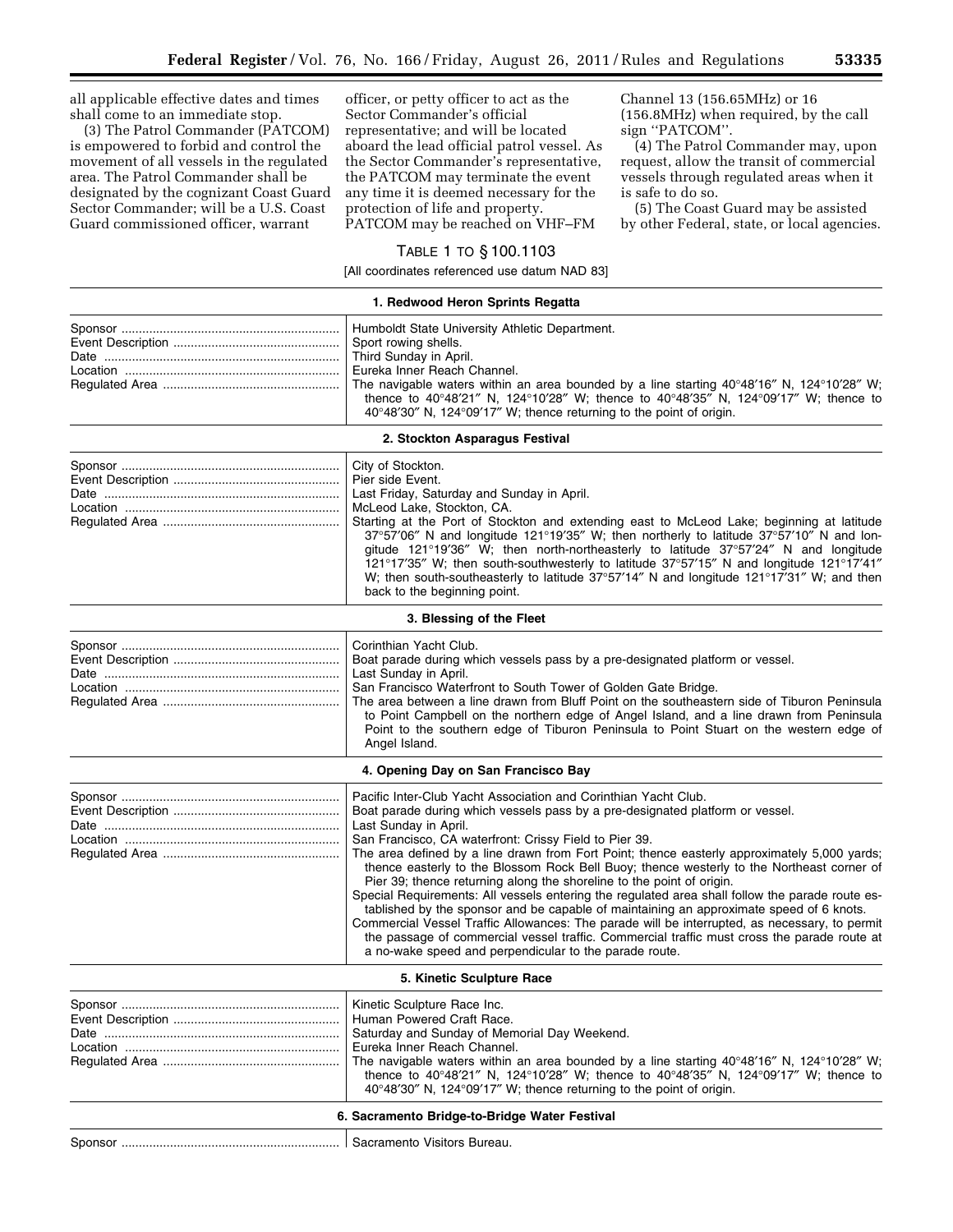# TABLE 1 TO § 100.1103—Continued

[All coordinates referenced use datum NAD 83]

| Professional high-speed powerboat races.<br>Second to last Friday, Saturday and Sunday in July.<br>Sacramento, CA.<br>The navigable waters within an area bounded by a line starting $38^{\circ}35'49''$ N, $121^{\circ}30'30''$ W;<br>thence to 38°35'49" N, 121°30'23" W thence to 38°40'00" N, 121°30'59" W thence to<br>38°33'46" N, 121°31'11" W thence returning to the point of origin.                                                                                                                                                                                                                                                                                                                                                                                                                         |
|------------------------------------------------------------------------------------------------------------------------------------------------------------------------------------------------------------------------------------------------------------------------------------------------------------------------------------------------------------------------------------------------------------------------------------------------------------------------------------------------------------------------------------------------------------------------------------------------------------------------------------------------------------------------------------------------------------------------------------------------------------------------------------------------------------------------|
| 7. Humboldt Bay Paddle Fest                                                                                                                                                                                                                                                                                                                                                                                                                                                                                                                                                                                                                                                                                                                                                                                            |
| Humboldt State University Alumni Association.<br>Paddle boat race.<br>Last weekend in September or first weekend in October.<br>Eureka Inner Reach Channel.<br>The navigable waters within an area bounded by a line starting $40^{\circ}48'16''$ N, $124^{\circ}10'28''$ W;<br>thence to 40°48'21" N, 124°10'28" W; thence to 40°48'35" N, 124°09'17" W; thence to<br>40°48'30" N, 124°09'17" W; thence returning to the point of origin.                                                                                                                                                                                                                                                                                                                                                                             |
| 8. Delta Thunder Powerboat Race                                                                                                                                                                                                                                                                                                                                                                                                                                                                                                                                                                                                                                                                                                                                                                                        |
| Pacific Offshore Power Racing Association.<br>Professional high-speed powerboat race.<br>Second Saturday, Sunday in September.<br>Off Pittsburgh, CA in the waters around Winter Island and Brown Island.<br>The water area of Suisun Bay commencing at Simmons Point on Chipps Island; thence south-<br>westerly to Stake Point on the southern shore of Suisun Bay; thence easterly following the<br>southern shoreline of Suisun Bay and New York Slough to New York Slough Buoy 13;<br>thence north-northwesterly to the Northwestern corner of Fraser Shoal; thence northwesterly<br>to the western tip of Chain Island; thence west-northwesterly to the northeast tip of Van<br>Sickle Island; thence following the shoreline of Van Sickle Island and Chipps Island and re-<br>turning to the point of origin. |
| 9. Pittsburg Seafood Festival Air Show                                                                                                                                                                                                                                                                                                                                                                                                                                                                                                                                                                                                                                                                                                                                                                                 |
| City of Pittsburg, CA.<br>Pittsburg Seafood Festival Air Show.<br>Second Saturday, Sunday in September.<br>Off Pittsburgh, CA in the waters around Winter Island and Brown Island.<br>The water area of Suisun Bay commencing at Simmons Point on Chipps Island; thence south-<br>westerly to Stake Point on the southern shore of Suisun Bay; thence easterly following the<br>southern shoreline of Suisun Bay and New York Slough to New York Slough Buoy 13;<br>thence north-northwesterly to the Northwestern corner of Fraser Shoal; thence northwesterly<br>to the western tip of Chain Island; thence west-northwesterly to the northeast tip of Van<br>Sickle Island; thence following the shoreline of Van Sickle Island and Chipps Island and re-<br>turning to the point of origin.                        |

 $\blacksquare$  5. Add § 100.1104 to read as follows:

## **§ 100.1104 Southern California annual marine events for the Los Angeles Long Beach Captain of the Port Zone.**

(a) *General.* Special local regulations are established for the events listed in Table 1 of this section. Notice of implementation of these special local regulations will be made by publication in the **Federal Register** 30 days prior to the event for those events without specific dates or by Notice to Mariners 20 days prior to the event for those events listing a period for which a firm date is identifiable. In all cases, further information on exact dates, times, and other details concerning the number and type of participants and an exact geographical description of the areas are published by the Eleventh Coast Guard District in the Local Notice to Mariners at least 20 days prior to each event. To be placed on the mailing list for Local

Notice to Mariners contact: Commander (dpw), Eleventh Coast Guard District, Coast Guard Island, Building 50–2, Alameda, CA 94501–5100. Note: Sponsors of events listed in Table 1 of this section must submit an application each year as required by 33 CFR part 100, subpart A, to the cognizant Coast Guard Sector Commander. Sponsors are informed that ample lead time is required to inform all Federal, state, local agencies, and/or other interested parties and to provide the sponsor the best support to ensure the safety of life and property.

(b) *Special local regulations.* All persons and vessels not registered with the sponsor as participants or as official patrol vessels are considered spectators. The ''official patrol'' consists of any Coast Guard; other Federal, state, or local law enforcement; and any public or sponsor-provided vessels assigned or approved by the cognizant Coast Guard Sector Commander to patrol each event.

(1) No spectator shall anchor, block, loiter, nor impede the through transit of participants or official patrol vessels in the regulated areas during all applicable effective dates and times unless cleared to do so by or through an official patrol vessel.

(2) When hailed and/or signaled by an official patrol vessel, any spectator located within a regulated area during all applicable effective dates and times shall come to an immediate stop.

(3) The Patrol Commander (PATCOM) is empowered to forbid and control the movement of all vessels in the regulated area. The Patrol Commander shall be designated by the cognizant Coast Guard Sector Commander; will be a U.S. Coast Guard commissioned officer, warrant officer, or petty officer to act as the Sector Commander's official representative; and will be located